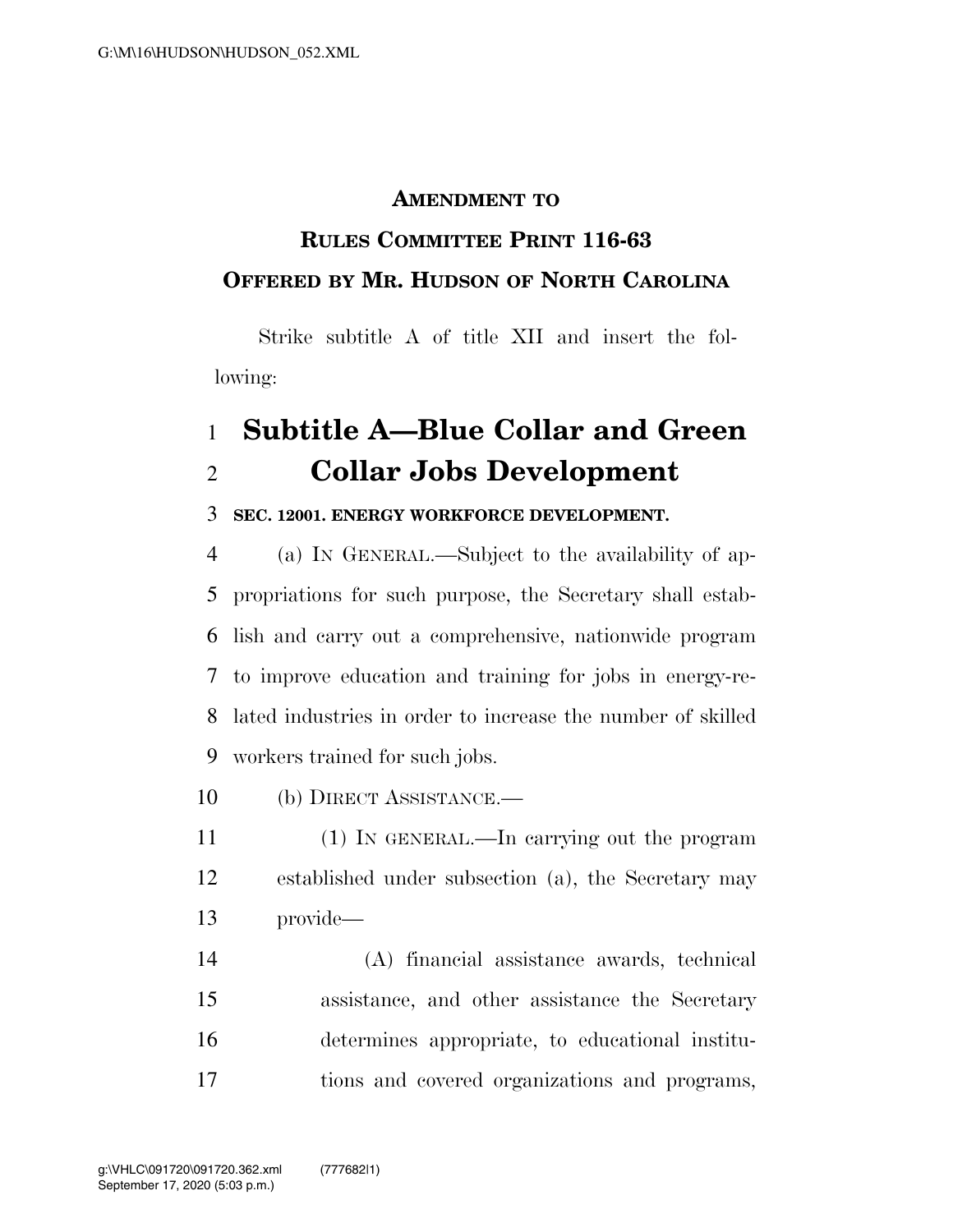| 1              | including those serving unemployed energy              |
|----------------|--------------------------------------------------------|
| $\overline{2}$ | workers; and                                           |
| 3              | (B) internships, fellowships, traineeships,            |
| $\overline{4}$ | and apprenticeships at the Department of En-           |
| 5              | ergy, including at the Department of Energy            |
| 6              | national laboratories.                                 |
| 7              | $(2)$ DISTRIBUTION.—Subject to subsection $(e)$ ,      |
| 8              | the Secretary shall distribute assistance described in |
| 9              | paragraph (1) in a manner proportional to the needs    |
| 10             | of energy-related industries and demand for jobs in    |
| 11             | energy-related industries, consistent with informa-    |

12 tion developed under subsection (e).

 (c) PRIORITY.—In carrying out the program estab-lished under subsection (a), the Secretary shall—

 (1) prioritize the education and training of indi- viduals from underrepresented communities for jobs in energy-related industries, including in providing internships, fellowships, traineeships, apprentice- ships, and employment at the Department of En- ergy, including at the Department of Energy na-tional laboratories; and

 (2) in providing research grants and technical assistance to educational institutions, give priority to minority-serving institutions.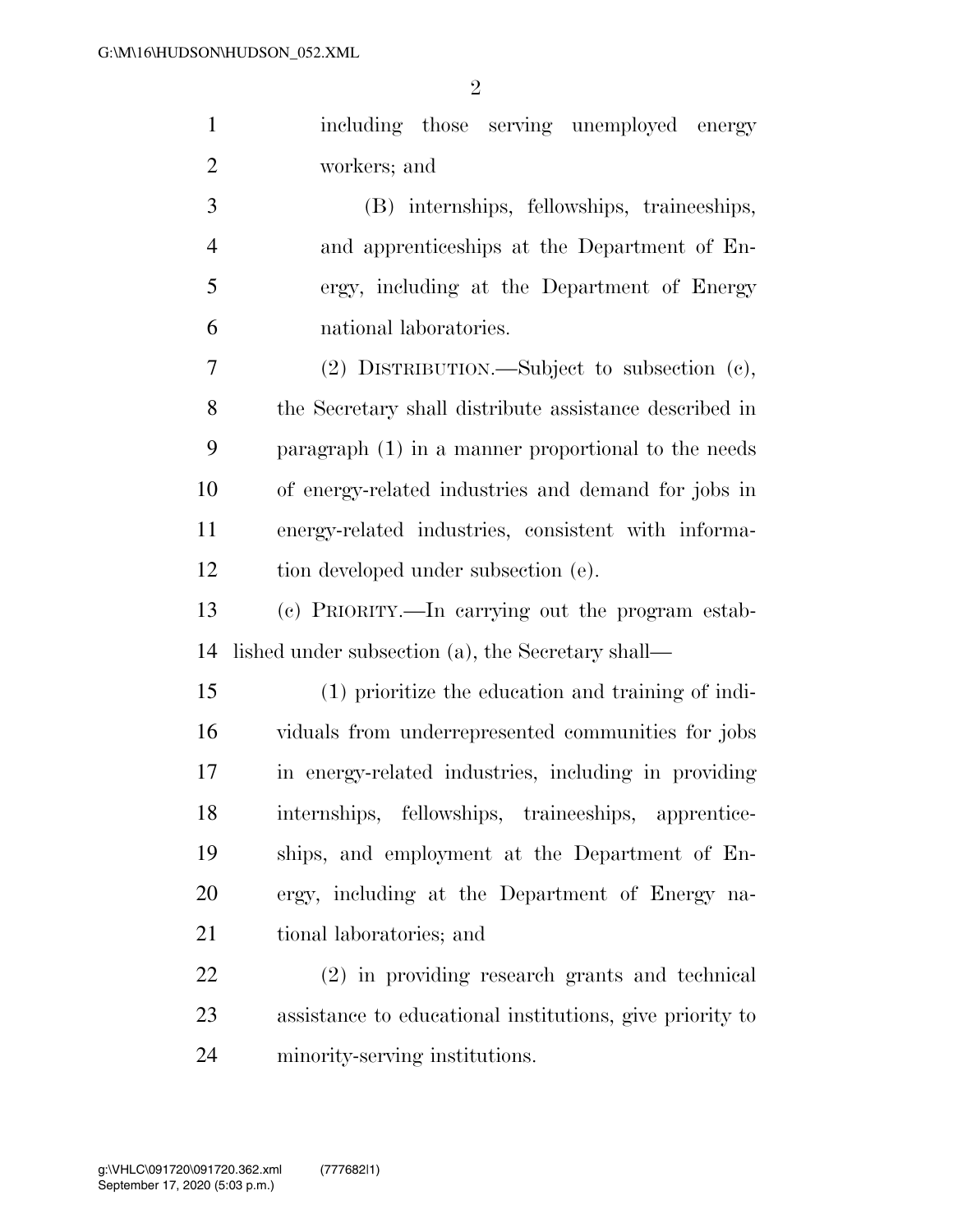| $\mathbf{1}$   | (d) COLLABORATION AND OUTREACH.-In carrying                |
|----------------|------------------------------------------------------------|
| $\overline{2}$ | out the program established under subsection (a), the Sec- |
| 3              | retary shall—                                              |
| $\overline{4}$ | $(1)$ collaborate with—                                    |
| 5              | (A) to the maximum extent possible, State                  |
| 6              | workforce development boards, to maximize pro-             |
| 7              | gram efficiency;                                           |
| 8              | (B) educational institutions and covered                   |
| 9              | organizations and programs;                                |
| 10             | (C) energy-related industries and covered                  |
| 11             | organizations and programs to increase the op-             |
| 12             | portunities for, and enrollment of, students and           |
| 13             | other candidates, including students of minor-             |
| 14             | ity-serving institutions and unemployed energy             |
| 15             | workers, to participate in industry internships,           |
| 16             | fellowships, traineeships, and apprenticeships;            |
| 17             | and                                                        |
| 18             | (D) Federal-State Regional Commissions,                    |
| 19             | including the Appalachia Regional Commission,              |
| 20             | the Delta Regional Authority, the Denali Com-              |
| 21             | mission, the Northern Border Regional Com-                 |
| 22             | mission, the Northern Great Plains Regional                |
| 23             | Commission, and the Southeast Crescent Re-                 |
| 24             | gional Commission; and                                     |
|                |                                                            |

(2) conduct outreach activities to—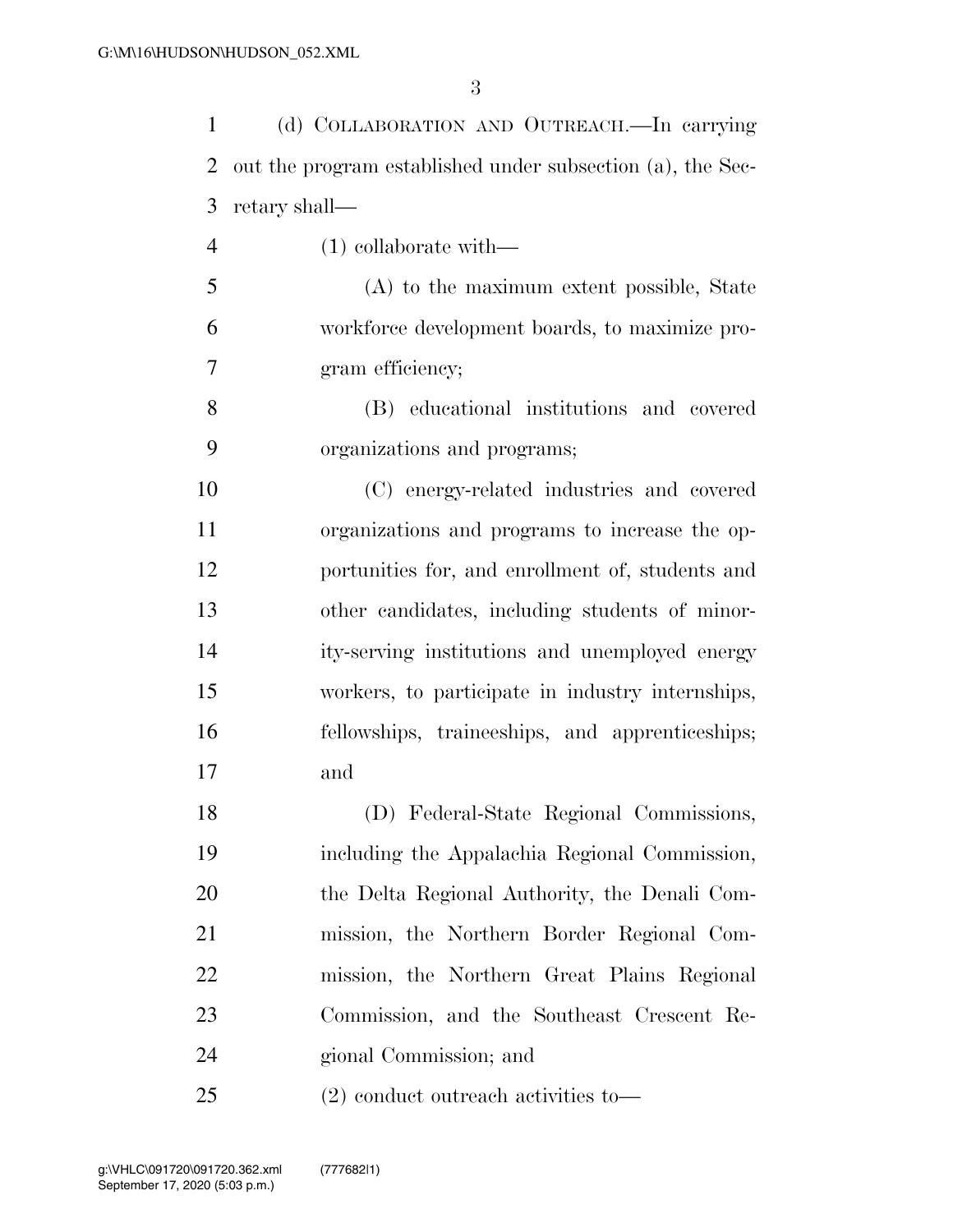(A) encourage individuals from underrep- resented communities and unemployed energy workers to enter into the STEM fields; and

 (B) encourage and foster collaboration, mentorships, and partnerships among energy- related industries, and covered organizations and programs, that provide effective training programs for jobs in energy-related industries and educational institutions that seek to estab- lish these types of programs in order to share best practices and approaches that best suit 12 local, State, and national needs.

(e) CLEARINGHOUSE.—

 (1) ESTABLISHMENT.—In carrying out the pro- gram established under subsection (a), the Sec- retary, in collaboration with the Commissioner of the Bureau of Labor Statistics, the Secretary of Com- merce, the Director of the Bureau of the Census, and energy-related industries, shall establish a clear-inghouse to—

 (A) develop, maintain, and update informa-22 tion and other resources, by State and by re-gion, on—

 (i) training programs for jobs in en-ergy-related industries; and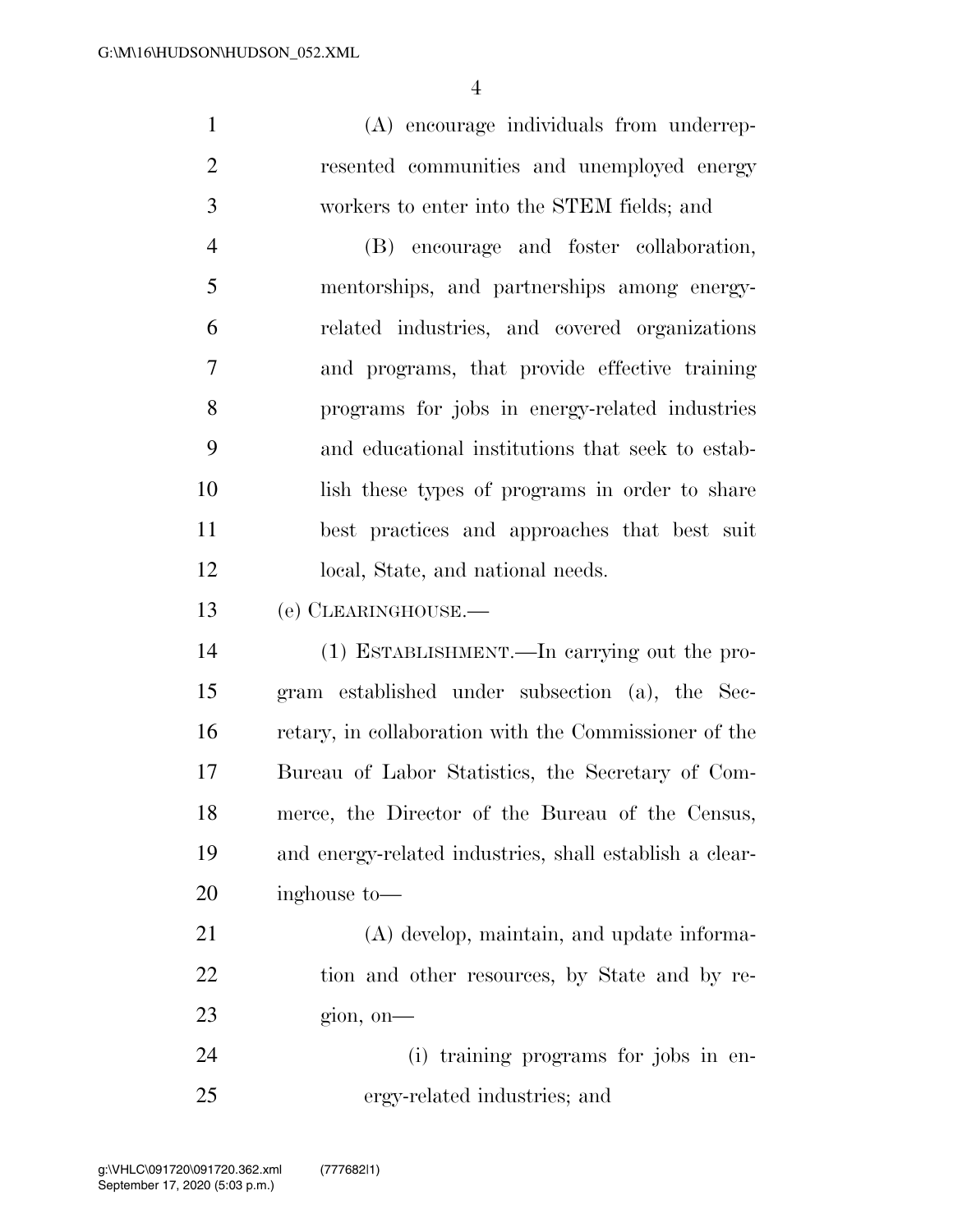| $\mathbf{1}$   | (ii) the current and future workforce                 |
|----------------|-------------------------------------------------------|
| $\overline{2}$ | needs of energy-related industries, and job           |
| 3              | opportunities in such energy-related indus-           |
| $\overline{4}$ | tries, including identification of jobs in en-        |
| 5              | ergy-related industries for which there is            |
| 6              | the greatest demand; and                              |
| 7              | (B) act as a resource for educational insti-          |
| 8              | tutions and covered organizations and programs        |
| 9              | that would like to develop and implement train-       |
| 10             | ing programs for such jobs.                           |
| 11             | REPORT.—The Secretary shall annually<br>(2)           |
| 12             | publish a report on the information and other re-     |
| 13             | sources developed, maintained, and updated on the     |
| 14             | clearinghouse established under paragraph (1).        |
| 15             | (f) GUIDELINES TO DEVELOP SKILLS FOR AN EN-           |
| 16             | ERGY INDUSTRY WORKFORCE.                              |
| 17             | (1) IN GENERAL.—In carrying out the program           |
| 18             | established under subsection (a), the Secretary, in   |
| 19             | collaboration with the Secretary of Education, the    |
| 20             | Secretary of Commerce, the Secretary of Labor, and    |
| 21             | the National Science Foundation, shall develop vol-   |
| 22             | untary guidelines or best practices for educational   |
| 23             | institutions to help provide students with the skills |
| 24             | necessary for jobs in energy-related industries, in-  |
| 25             | cluding jobs in—                                      |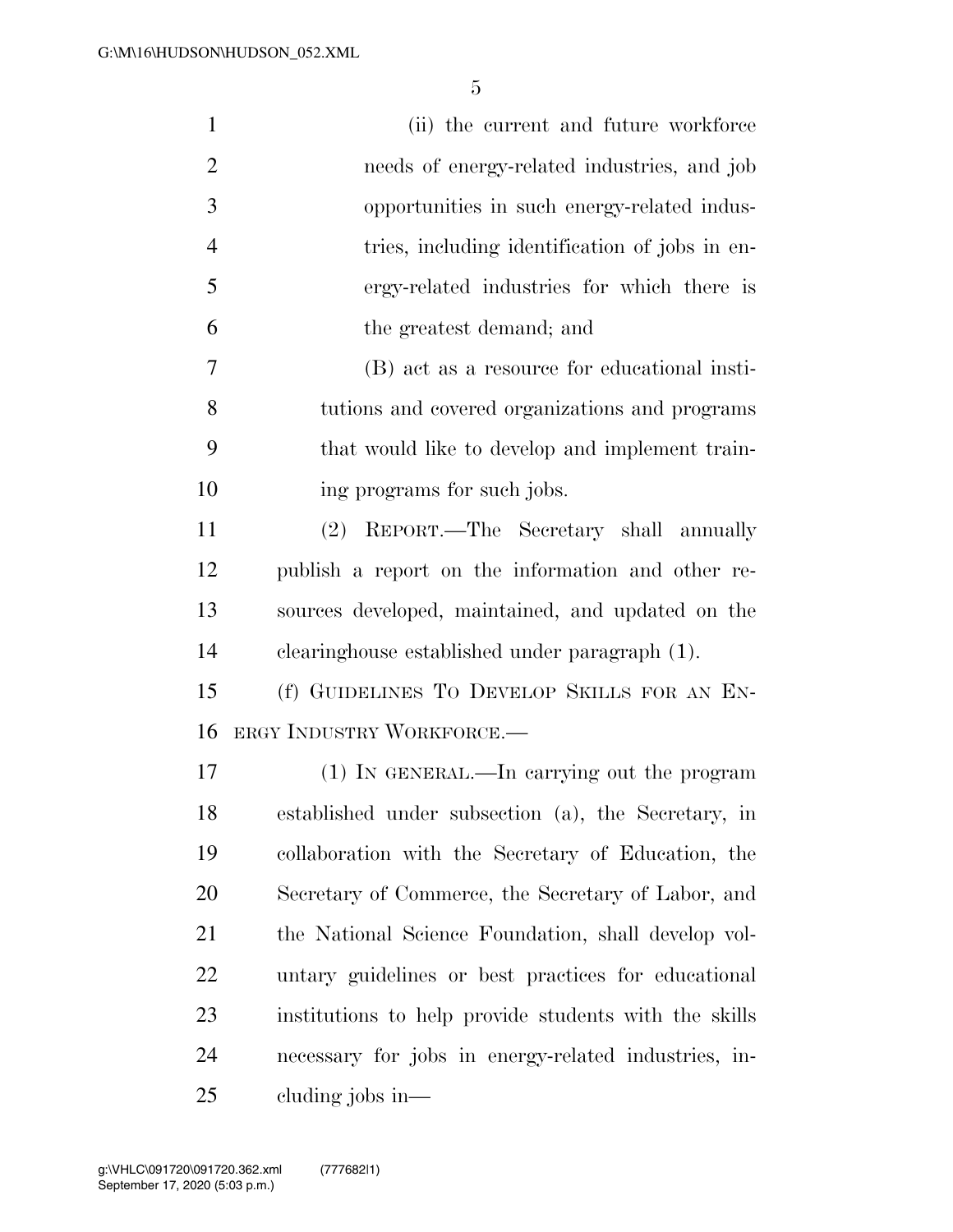| $\mathbf{1}$   | (A) the energy efficiency industry, includ-         |
|----------------|-----------------------------------------------------|
| $\overline{2}$ | ing jobs in energy efficiency (including architec-  |
| 3              | ture, design, and construction of new energy ef-    |
| $\overline{4}$ | ficient buildings), conservation, weatherization,   |
| 5              | retrofitting, inspecting, auditing, and software    |
| 6              | development;                                        |
| 7              | (B) the renewable energy industry, includ-          |
| 8              | ing jobs in the development, engineering, manu-     |
| 9              | facturing, and production of energy from re-        |
| 10             | newable energy sources (such as solar, hydro-       |
| 11             | power, wind, and geothermal energy);                |
| 12             | (C) the community energy resiliency indus-          |
| 13             | try, including jobs in the installation of rooftop  |
| 14             | solar, in battery storage, and in microgrid tech-   |
| 15             | nologies;                                           |
| 16             | (D) the fuel cell and hydrogen energy in-           |
| 17             | dustry;                                             |
| 18             | (E) the advanced automotive technology              |
| 19             | industry, including jobs relating to electric vehi- |
| 20             | cle batteries, connectivity and automation, and     |
| 21             | advanced combustion engines;                        |
| 22             | (F) the manufacturing industry, including           |
| 23             | jobs as operations technicians, in operations       |
| 24             | and design in additive manufacturing, 3-D           |
| 25             | printing, and advanced composites and<br>ad-        |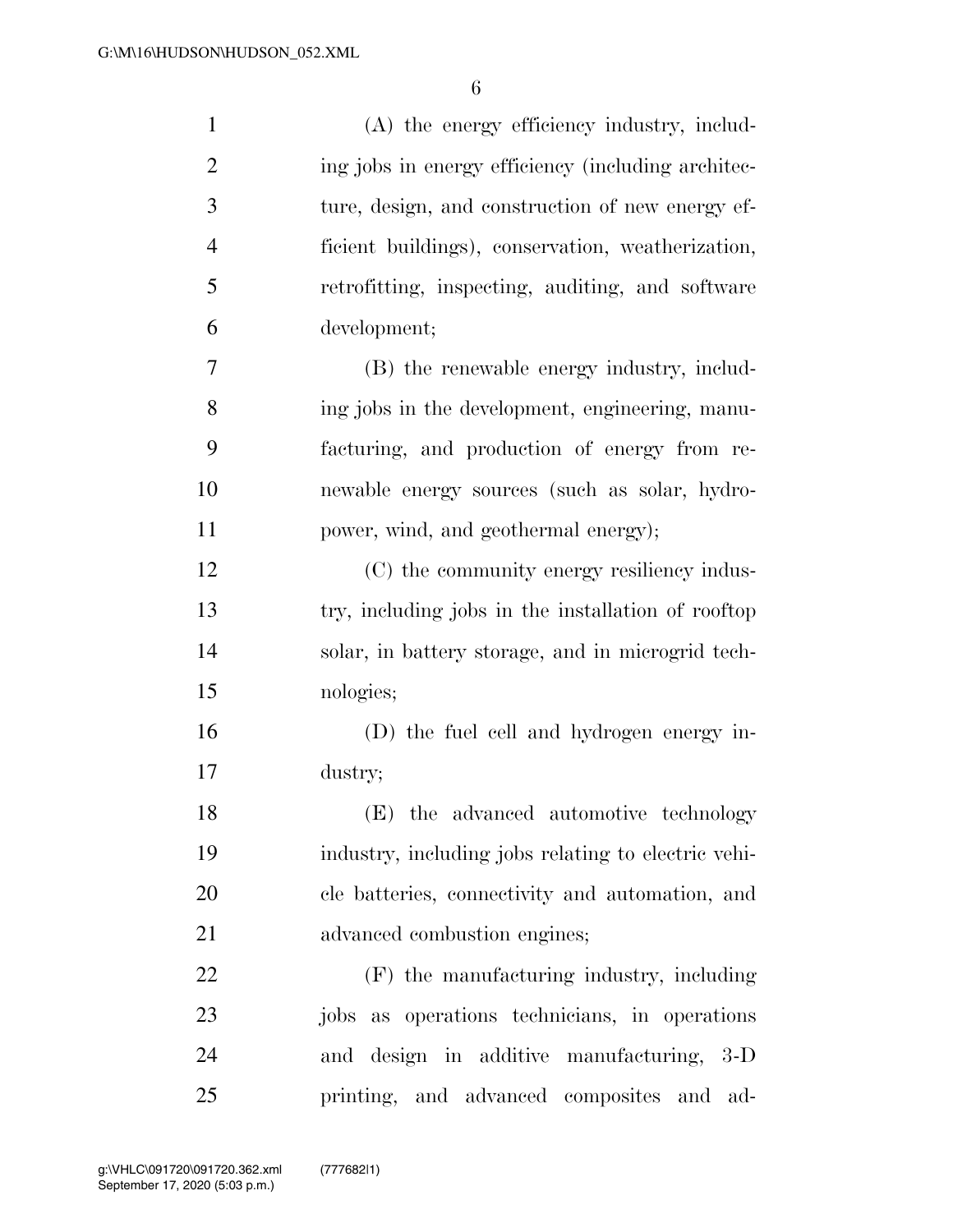vanced aluminum and other metal alloys, and in industrial energy efficiency management sys- tems, including power electronics, and other in-novative technologies;

 (G) the chemical manufacturing industry, including jobs in construction (such as welders, pipefitters, and tool and die makers), as instru- ment and electrical technicians, machinists, chemical process operators, engineers, quality and safety professionals, and reliability engi-neers;

 (H) the utility industry, including jobs in smart grid technology, cybersecurity manage- ment, and the generation, transmission, and distribution of electricity and natural gas, such as electricians and utility dispatchers, techni- cians, operators, lineworkers, engineers, sci-entists, and information technology specialists;

 (I) the alternative fuels industry, including 20 jobs in biofuel and bioproducts development and production;

 (J) the pipeline industry, including jobs in pipeline construction and maintenance and jobs as engineers and technical advisors;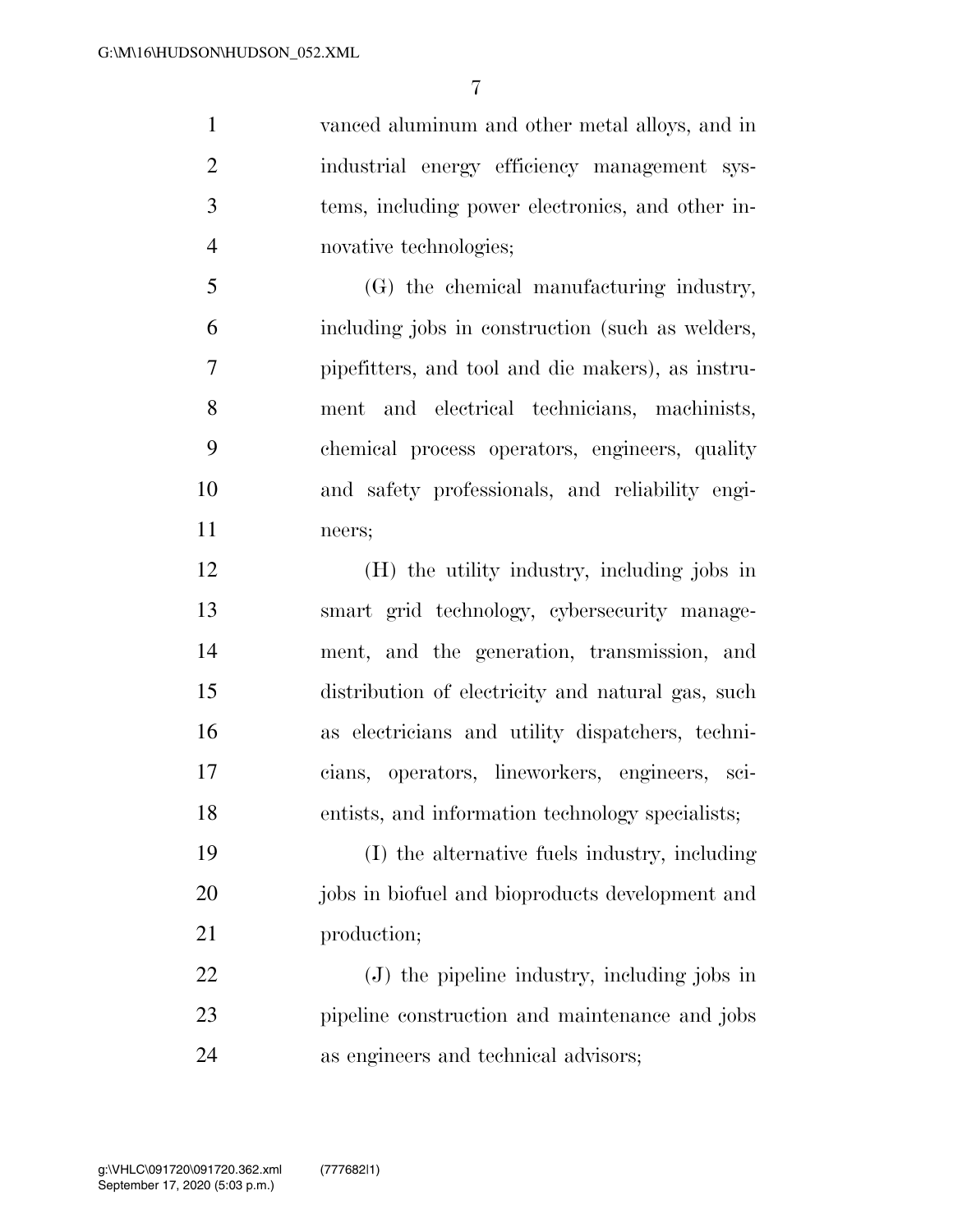(K) the nuclear energy industry, including

| $\mathbf{2}$   | jobs as scientists, engineers, technicians, mathe-     |
|----------------|--------------------------------------------------------|
| 3              | maticians, and security personnel;                     |
| $\overline{4}$ | (L) the oil and gas industry, including jobs           |
| 5              | as scientists, engineers, technicians, mathemati-      |
| 6              | cians, petrochemical engineers, and geologists;        |
| 7              | and                                                    |
| 8              | (M) the coal industry, including jobs as               |
| 9              | coal miners, engineers, developers and manufac-        |
| 10             | turers of state-of-the-art coal facilities, tech-      |
| 11             | nology vendors, coal transportation workers and        |
| 12             | operators, and mining equipment vendors.               |
| 13             | (2) INPUT.—The Secretary shall solicit input           |
| 14             | from energy-related industries in developing guide-    |
| 15             | lines or best practices under paragraph (1).           |
| 16             | (3) ENERGY EFFICIENCY AND CONSERVATION                 |
| 17             | INITIATIVES.—The guidelines or best practices devel-   |
| 18             | oped under paragraph (1) shall include grade-spe-      |
| 19             | cific guidelines for elementary schools and secondary  |
| 20             | schools for teaching energy efficiency technology, ar- |
| 21             | chitecture, design, and construction of new energy-    |
| 22             | efficient buildings and building energy retrofits,     |
| 23             | manufacturing efficiency technology, community en-     |
| 24             | ergy resiliency, and conservation initiatives.         |
|                |                                                        |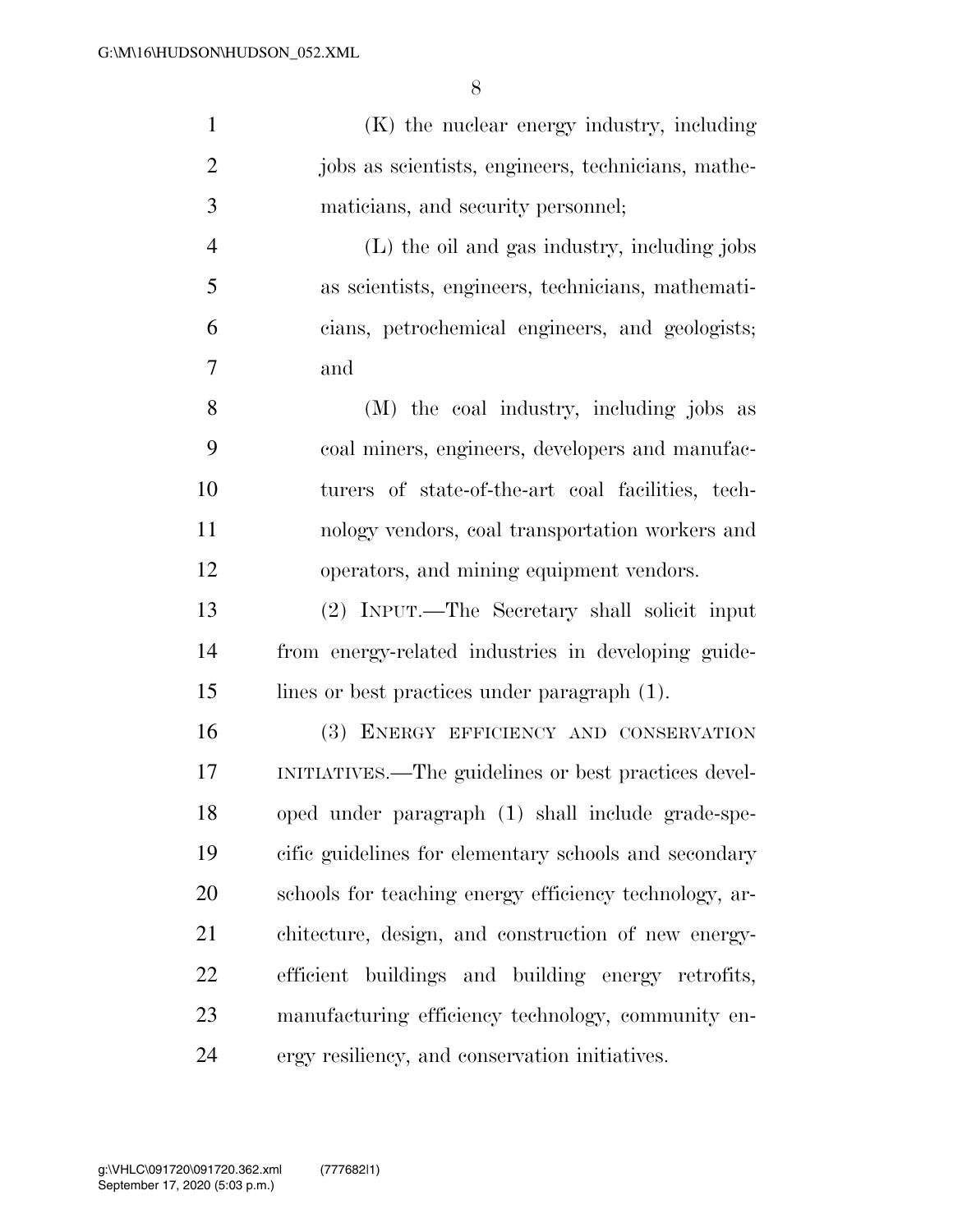(4) STEM EDUCATION.—The guidelines or best practices developed under paragraph (1) shall pro- mote STEM education in educational institutions as it relates to job opportunities in energy-related in-dustries listed under such paragraph.

 (5) PROHIBITION.—Nothing in this subsection shall be construed to authorize the Secretary or any other officer or employee of the Federal Government to require or coerce a State, local educational agen- cy, or educational institution to adopt or carry out the guidelines or best practices developed under paragraph (1).

 (g) CONSOLIDATION.—To the extent practicable, the Secretary shall, to avoid duplication of efforts, carry out the Equity in Energy Initiative of the Department of En- ergy, the Minority Educational Institution Student Part- nership Program of the Department of Energy, and any other program of the Department of Energy that the Sec- retary determines appropriate, through the program es-tablished under subsection (a).

 (h) AUTHORIZATION OF APPROPRIATIONS.—There is authorized to be appropriated to carry out this section \$15,000,000 for each of fiscal years 2021 through 2025.

**SEC. 12002. ENERGY WORKFORCE GRANT PROGRAM.** 

(a) PROGRAM.—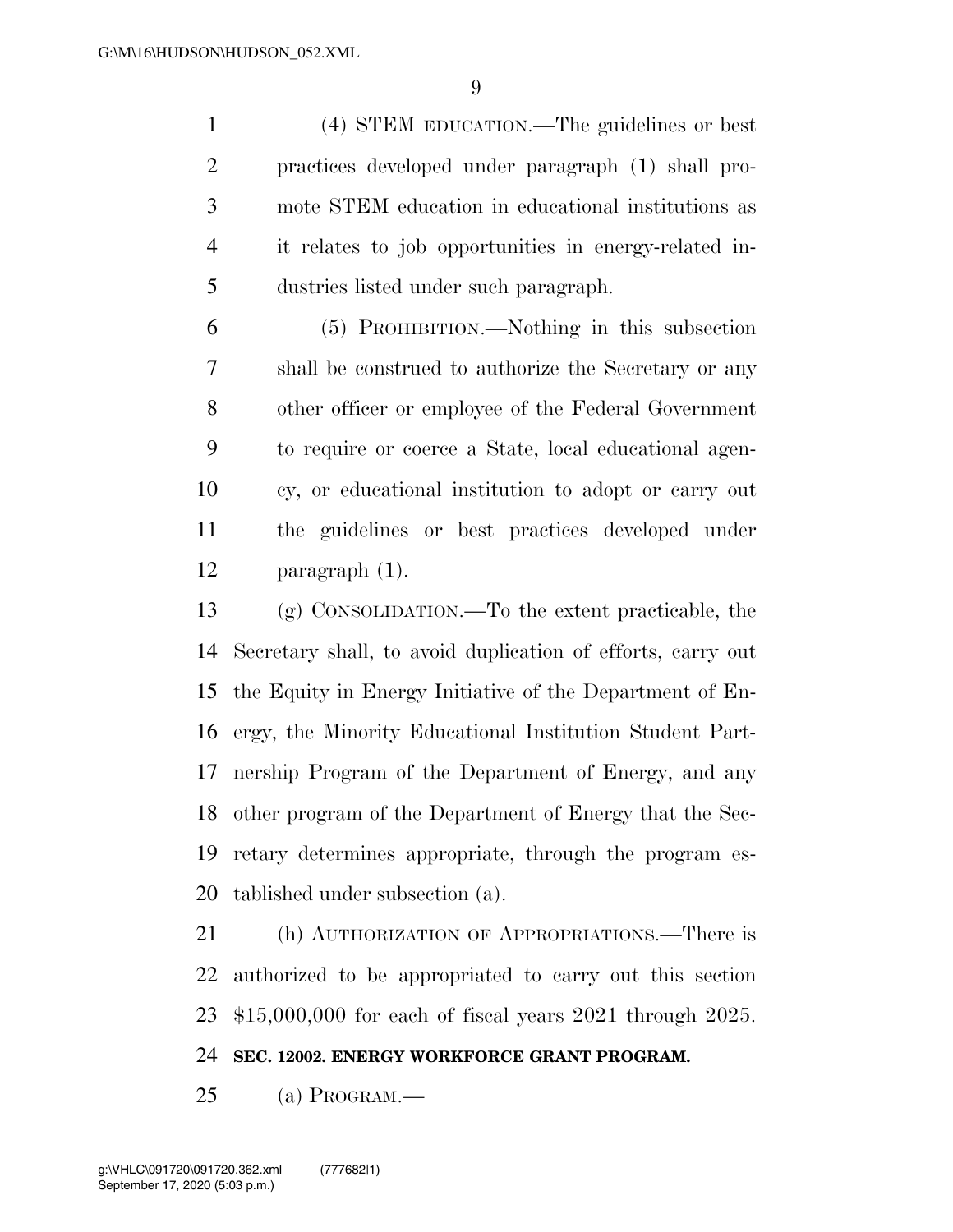| $\mathbf{1}$ | (1) ESTABLISHMENT.—Subject to the avail-                |
|--------------|---------------------------------------------------------|
| 2            | ability of appropriations for such purpose, the Sec-    |
| 3            | retary shall establish and carry out a program to       |
| 4            | provide grants to eligible entities to pay the eligible |
| 5            | wages of, or eligible stipends for, individuals during  |
| 6            | the time period that such individuals are receiving     |
| 7            | training to work for an eligible business.              |
| 8            | (2) GUIDELINES.—Not later than 60 days after            |
| 9            | the date of enactment of this Act, the Secretary, in    |
| 10           | consultation with eligible businesses, shall establish  |
| 11           | guidelines that identify—                               |
| 12           | (A) criteria for wages and stipends to meet             |
| 13           | to be eligible for purposes of the program estab-       |
| 14           | lished pursuant to paragraph $(1)$ ; and                |
| 15           | (B) training that is eligible for purposes of           |
| 16           | the program established pursuant to paragraph           |
| 17           | (1).                                                    |
| 18           | (b) ELIGIBILITY.—For purposes of this section:          |
| 19           | (1) ELIGIBLE BUSINESS.—The term "eligible               |
| 20           | business" means a business that provides services       |
| 21           | related to-                                             |
| 22           | (A) renewable electric energy generation,               |
| 23           | including solar, wind, geothermal, hydropower,          |
| 24           | and other renewable electric energy generation          |
| 25           | technologies;                                           |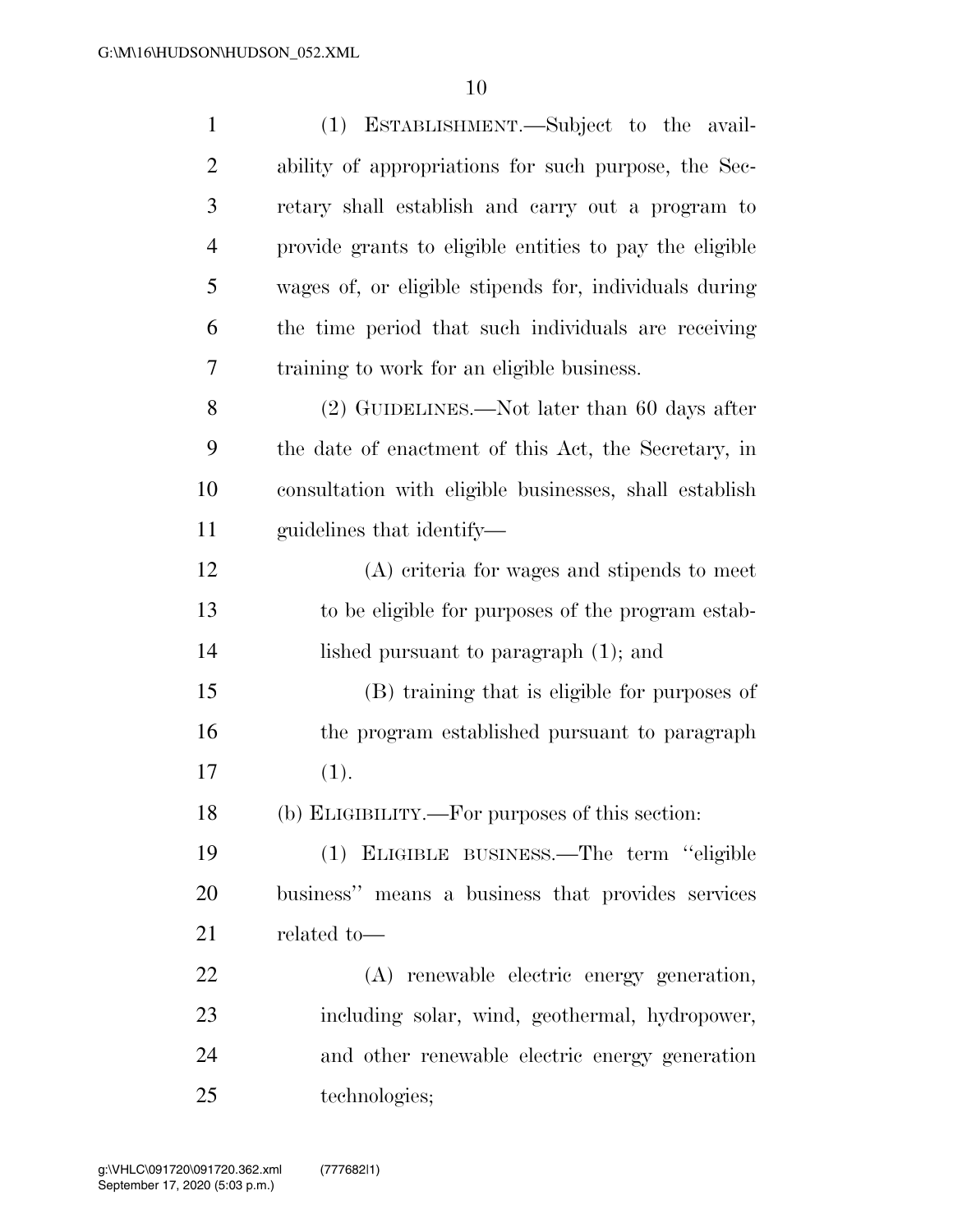| $\mathbf{1}$   | (B) energy efficiency, including energy-effi-      |
|----------------|----------------------------------------------------|
| $\overline{2}$ | cient lighting, heating, ventilation, and air con- |
| 3              | ditioning, air source heat pumps, advanced         |
| $\overline{4}$ | building materials, insulation and air sealing,    |
| 5              | and other high-efficiency products and services,   |
| 6              | including auditing and inspection, architecture,   |
| 7              | design, and construction of new energy efficient   |
| 8              | buildings and building energy retrofits;           |
| 9              | (C) grid modernization or energy storage,          |
| 10             | including smart grid, microgrid and other dis-     |
| 11             | tributed energy solutions, demand response         |
| 12             | management, and home energy management             |
| 13             | technology;                                        |
| 14             | (D) advanced fossil energy technology, in-         |
| 15             | cluding—                                           |
| 16             | (i) advanced resource development;                 |
| 17             | (ii) carbon capture, storage, and use;             |
| 18             | (iii) low-carbon power systems;                    |
| 19             | (iv) efficiency improvements that sub-             |
| 20             | stantially reduce emissions; and                   |
| 21             | (v) direct air capture;                            |
| 22             | (E) nuclear energy, including research, de-        |
| 23             | velopment, demonstration, and commercial ap-       |
| 24             | plication relating to nuclear energy;              |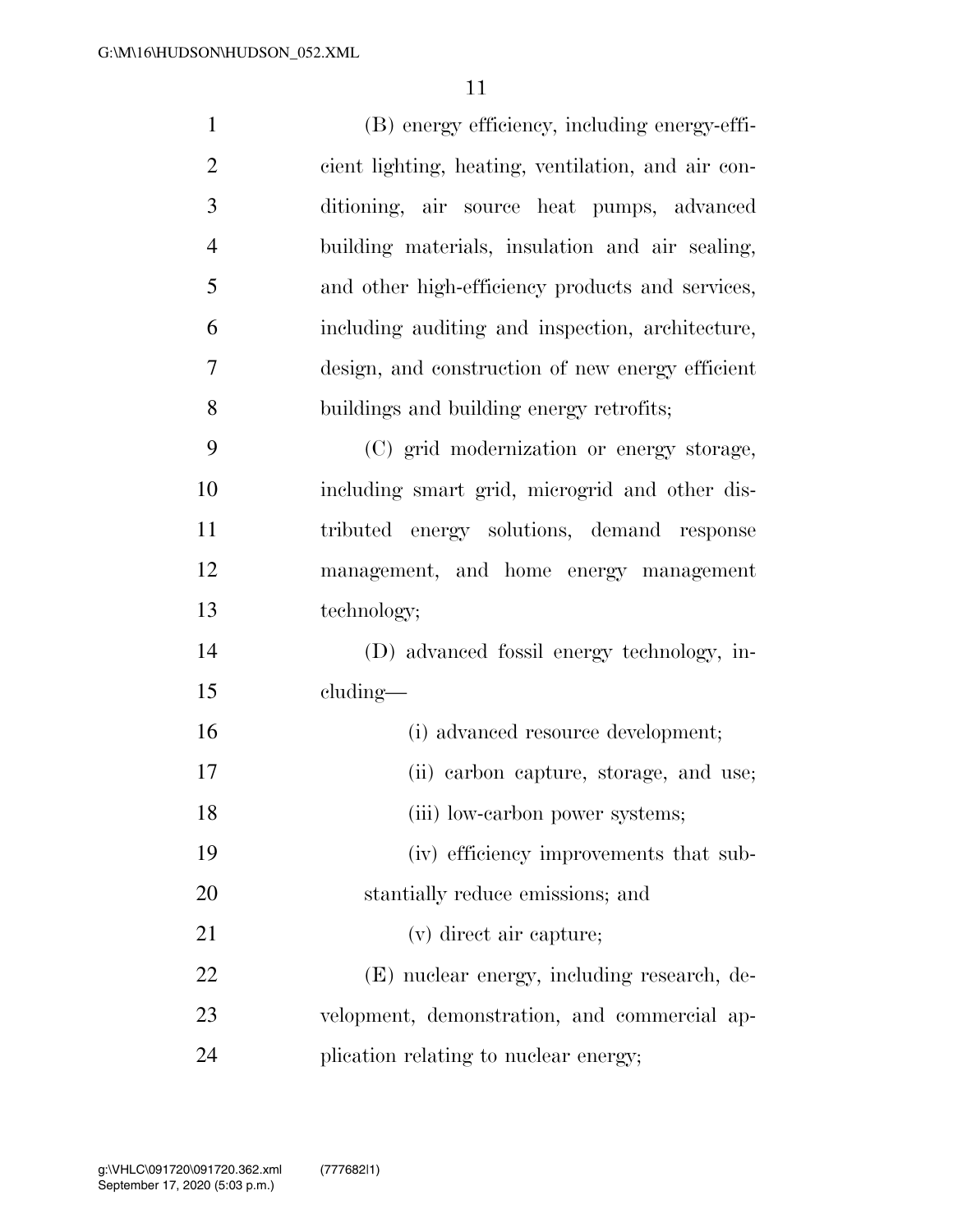| $\mathbf{1}$   | $(F)$ cybers ecurity for the energy sector, in-     |
|----------------|-----------------------------------------------------|
| $\overline{2}$ | cluding infrastructure, emergency planning, co-     |
| 3              | ordination, response, and restoration;              |
| $\overline{4}$ | (G) alternative fuels, including biofuel and        |
| 5              | bioproduct development and production;              |
| 6              | (H) advanced automotive technology, in-             |
| 7              | cluding electric vehicle batteries, connectivity    |
| 8              | and automation, and advanced combustion en-         |
| 9              | gines; or                                           |
| 10             | (I) fuel cell and hybrid fuel cell generation.      |
| 11             | (2) ELIGIBLE ENTITY.—The term "eligible enti-       |
| 12             | $ty''$ means—                                       |
|                |                                                     |
| 13             | (A) an eligible business; or                        |
| 14             | (B) a labor organization, nonprofit organi-         |
| 15             | zation, or qualified youth or conservation corps,   |
| 16             | that provides training to individuals to work for   |
| 17             | an eligible business, or works on behalf of any     |
| 18             | such eligible business.                             |
| 19             | (3) ELIGIBLE STIPEND.—The term "eligible sti-       |
| 20             | pend" means a stipend that meets the criteria iden- |
| 21             | tified pursuant to the guidelines established under |
| 22             | subsection $(a)(2)$ .                               |
| 23             | ELIGIBLE WAGES.—The term "eligible<br>(4)           |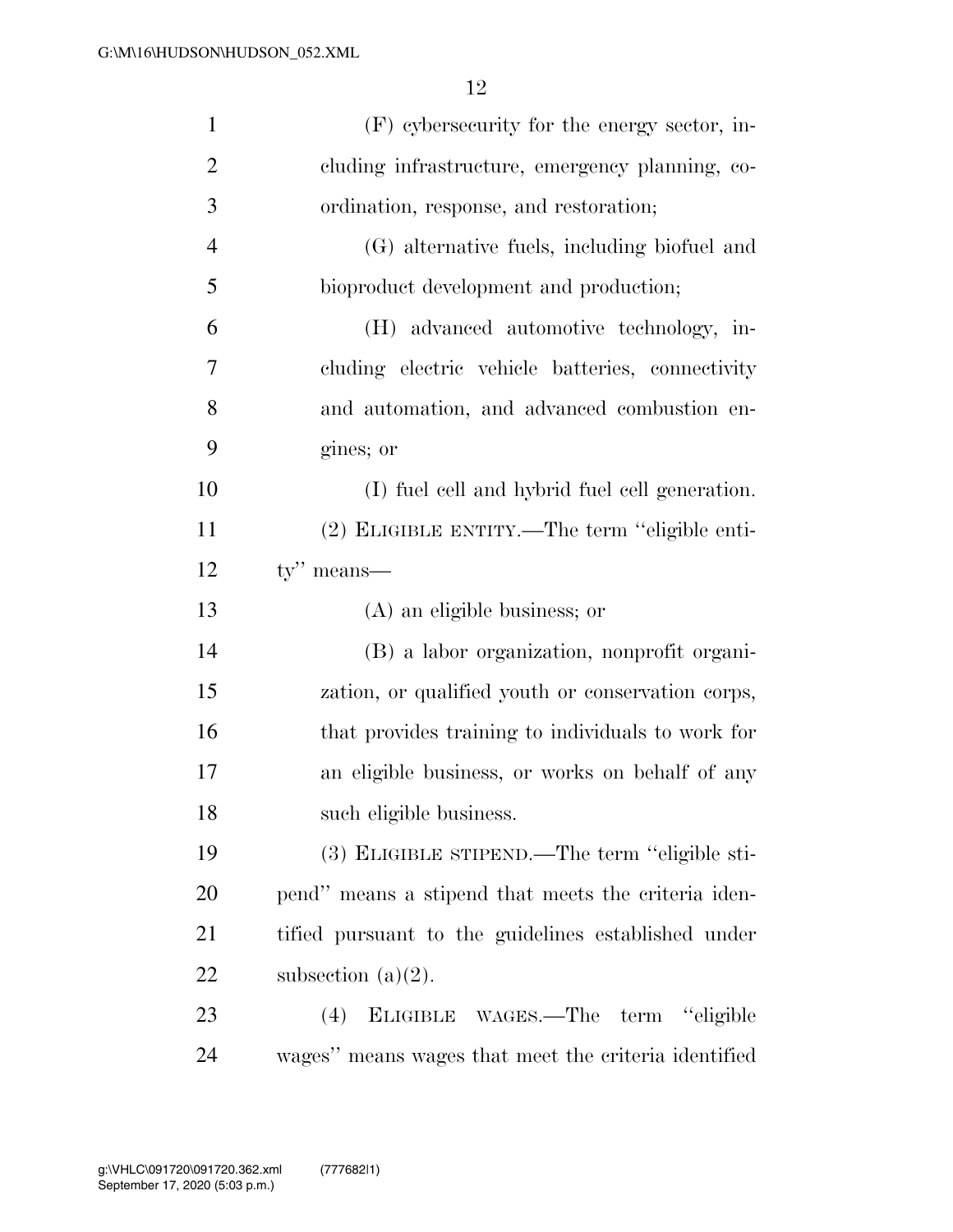| $\mathbf{1}$   | pursuant to the guidelines established under sub-    |
|----------------|------------------------------------------------------|
| $\overline{2}$ | section $(a)(2)$ .                                   |
| 3              | (c) USE OF GRANTS.—                                  |
| $\overline{4}$ | ELIGIBLE WAGES.—An eligible business<br>(1)          |
| 5              | with-                                                |
| 6              | $(A)$ 20 or fewer employees may use a grant          |
| 7              | provided under the program established under         |
| 8              | subsection (a) to pay up to $\rightarrow$            |
| 9              | (i) 45 percent of an employee's eligi-               |
| 10             | ble wages for the duration of the applicable         |
| 11             | training for such employee, if the training          |
| 12             | is provided by the eligible business; and            |
| 13             | (ii) 90 percent of an employee's eligi-              |
| 14             | ble wages for the duration of the applicable         |
| 15             | training for such employee, if the training          |
| 16             | is provided by an entity other than the eli-         |
| 17             | gible business;                                      |
| 18             | (B) 21 to 99 employees may use a grant               |
| 19             | provided under the program established under         |
| <b>20</b>      | subsection (a) to pay up to $\overline{\phantom{a}}$ |
| 21             | $(i)$ 37.5 percent of an employee's eligi-           |
| 22             | ble wages for the duration of the applicable         |
| 23             | training for such employee, if the training          |
| 24             | is provided by the eligible business; and            |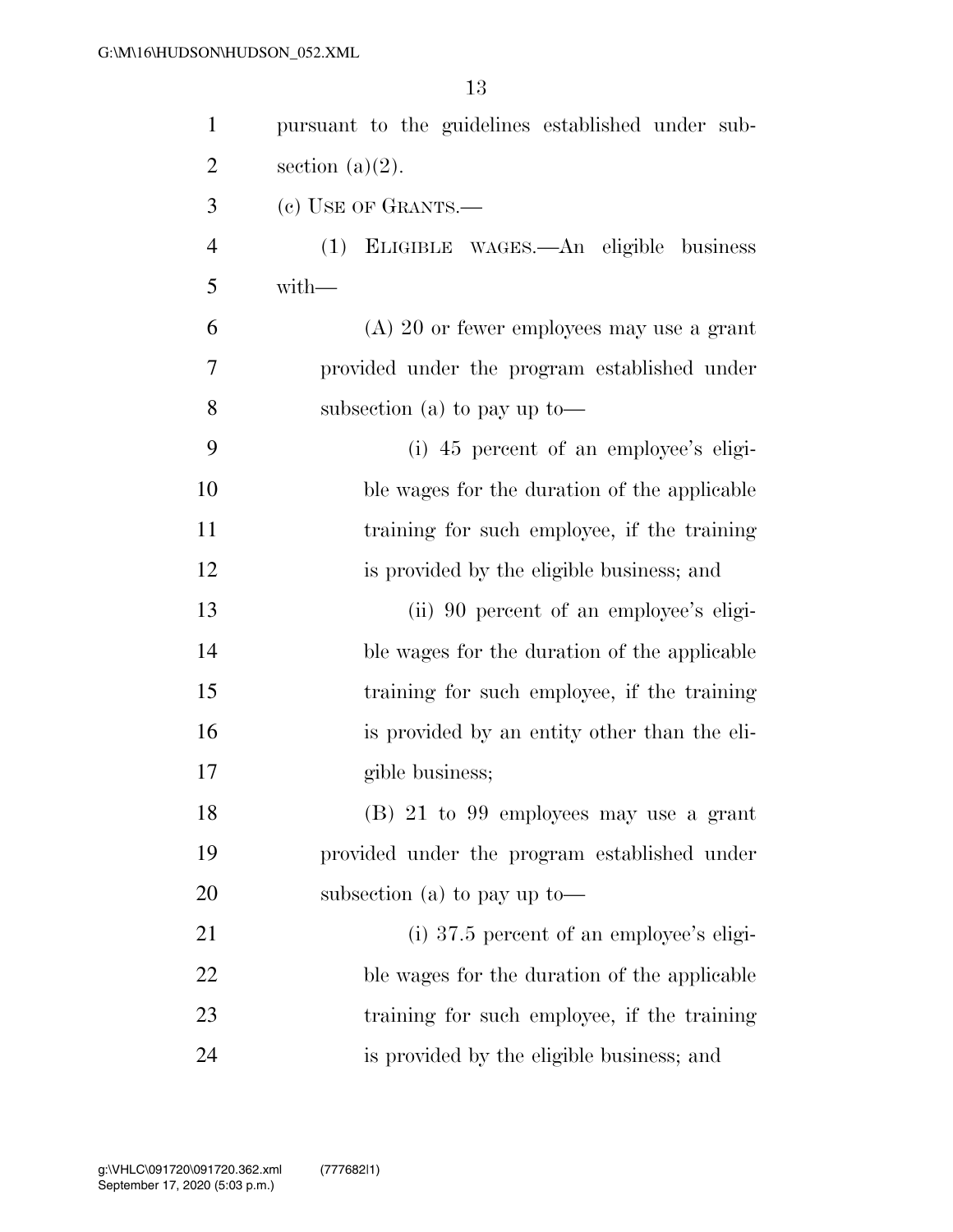| $\mathbf{1}$   | (ii) 75 percent of an employee's eligi-               |
|----------------|-------------------------------------------------------|
| $\overline{2}$ | ble wages for the duration of the applicable          |
| 3              | training for such employee, if the training           |
| $\overline{4}$ | is provided by an entity other than the eli-          |
| 5              | gible business; and                                   |
| 6              | (C) 100 employees or more may use a                   |
| 7              | grant provided under the program established          |
| 8              | under subsection (a) to pay up to —                   |
| 9              | (i) 25 percent of an employee's eligi-                |
| 10             | ble wages for the duration of the applicable          |
| 11             | training for such employee, if the training           |
| 12             | is provided by the eligible business; and             |
| 13             | (ii) 50 percent of an employee's eligi-               |
| 14             | ble wages for the duration of the applicable          |
| 15             | training for such employee, if the training           |
| 16             | is provided by an entity other than the eli-          |
| 17             | gible business.                                       |
| 18             | (2) STIPEND.—An eligible entity may use a             |
| 19             | grant provided under the program established under    |
| 20             | subsection (a) to pay up to 100 percent of an eligi-  |
| 21             | ble stipend for an individual for the duration of the |
| 22             | applicable training for such individual.              |
| 23             | (d) PRIORITY FOR TARGETED COMMUNITIES.-In             |
| 24             | providing grants under the program established under  |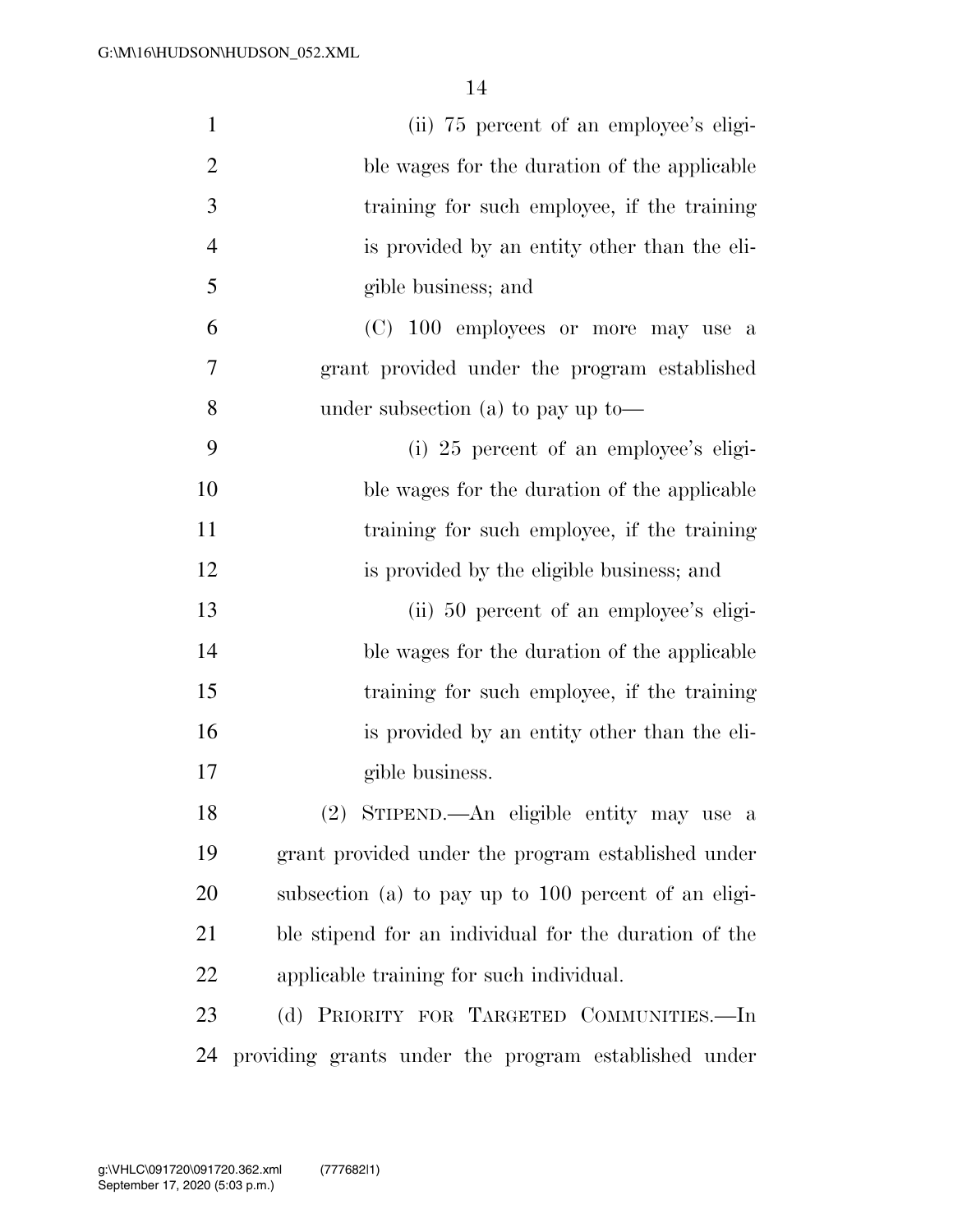subsection (a), the Secretary shall give priority to an eligi-ble entity that—

| 3              | $(1)$ recruits or trains individuals who are—              |
|----------------|------------------------------------------------------------|
| $\overline{4}$ | (A) from the community that the eligible                   |
| 5              | entity serves; and                                         |
| 6              | $(B)(i)$ from underrepresented communities;                |
| $\tau$         | or                                                         |
| 8              | (ii) unemployed energy workers; and                        |
| 9              | (2) will provide individuals receiving training            |
| 10             | with the opportunity to obtain or retain employment        |
| 11             | at an eligible business.                                   |
| 12             | (e) LIMIT.—An eligible entity may not receive more         |
| 13             | than $$100,000$ under the program established under sub-   |
| 14             | section (a) per fiscal year.                               |
| 15             | (f) REPORT.—The Secretary shall submit to Con-             |
| 16             | gress, annually for each year the program established      |
| 17             | under subsection (a) is carried out, a report on such pro- |
| 18             | $gram$ , including—                                        |
| 19             | (1) an assessment of such program for the pre-             |
| 20             | vious year, including the number of jobs filled by in-     |
| 21             | dividuals trained pursuant to such program; and            |
| 22             | (2) recommendations on how to improve such                 |
| 23             | program.                                                   |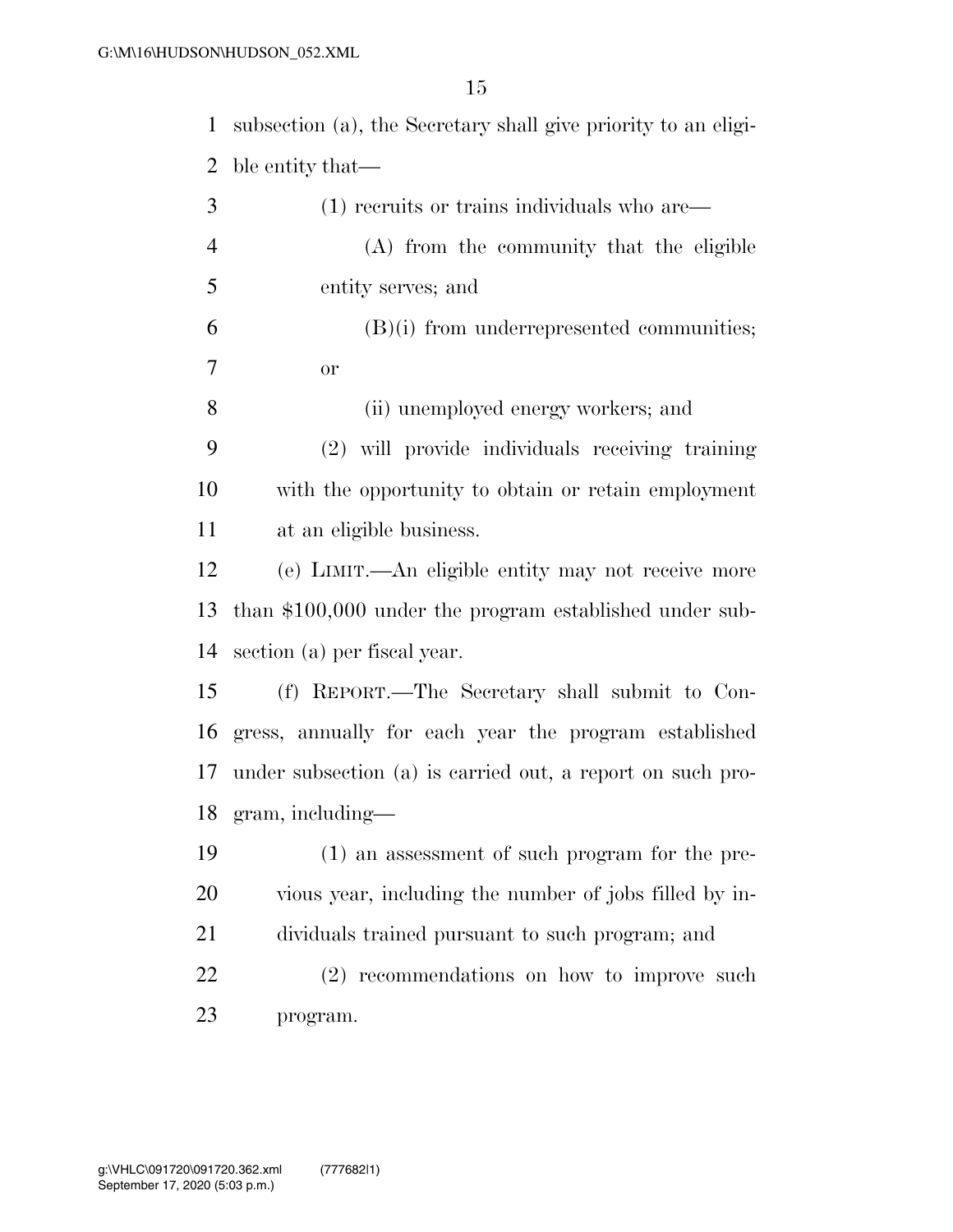(g) AUTHORIZATION OF APPROPRIATIONS.—There is authorized to be appropriated to carry out this section \$50,000,000 for each of fiscal years 2021 through 2025. **SEC. 12003. DEFINITIONS.** 

In this subtitle:

 (1) APPRENTICESHIP.—The term ''apprentice- ship'' means an apprenticeship registered under the Act of August 16, 1937 (commonly known as the ''National Apprenticeship Act''; 50 Stat. 664, chap-10 ter 663; 29 U.S.C. 50 et seq.).

 (2) COVERED ORGANIZATIONS AND PRO- GRAMS.—The term ''covered organizations and pro- grams'' means local workforce development boards, State workforce development boards, nonprofit orga- nizations, qualified youth or conservation corps, labor organizations, pre-apprenticeship programs, and apprenticeship programs.

 (3) EDUCATIONAL INSTITUTION.—The term ''educational institution'' means an elementary school, secondary school, or institution of higher education.

 (4) ELEMENTARY SCHOOL AND SECONDARY 23 SCHOOL.—The terms "elementary school" and "sec-ondary school'' have the meanings given such terms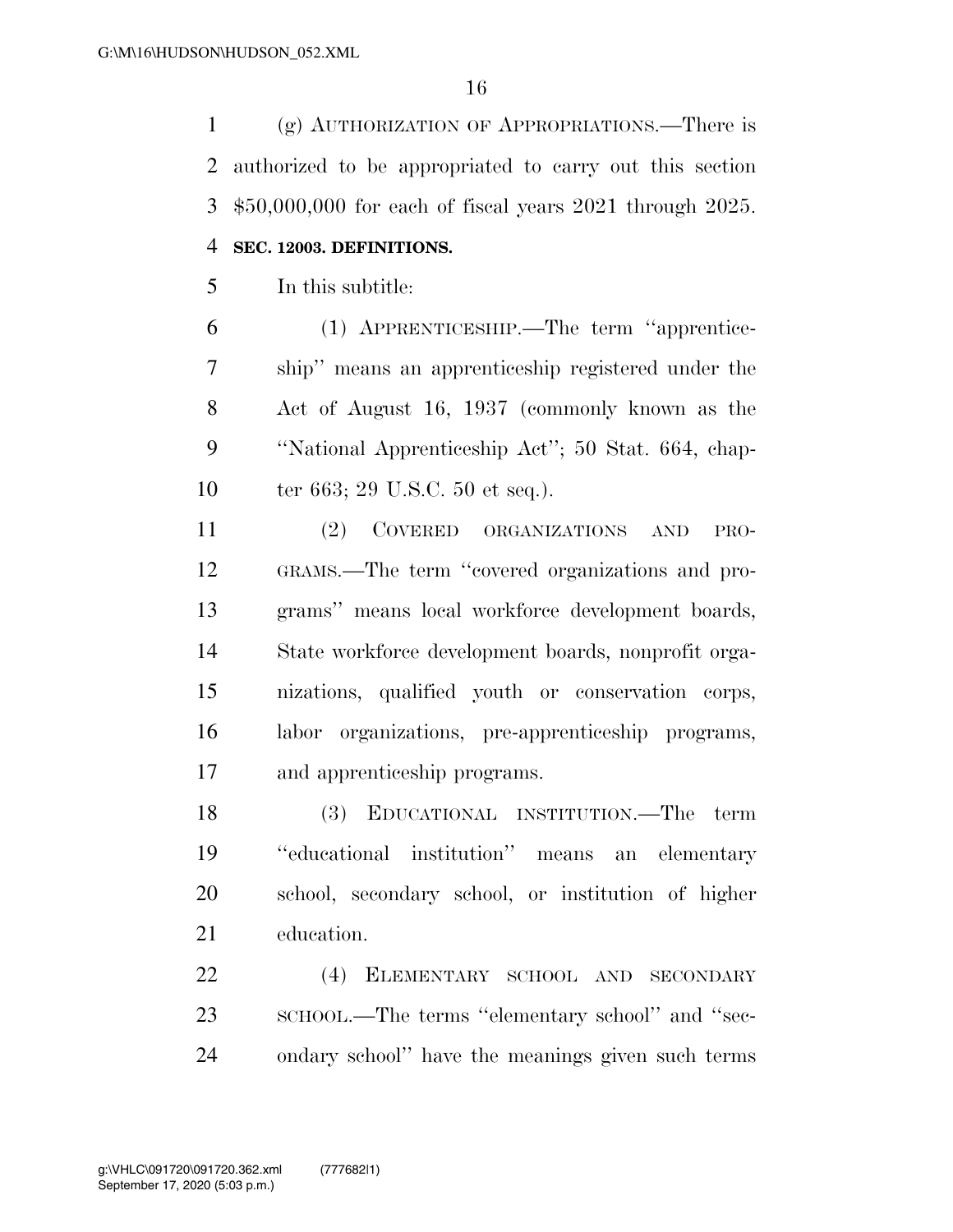in section 8101 of the Elementary and Secondary Education Act of 1965 (20 U.S.C. 7801).

 (5) ENERGY-RELATED INDUSTRY.—The term ''energy-related industry'' includes the energy effi- ciency industry, renewable energy industry, commu- nity energy resiliency industry, fuel cell and hydro- gen energy industry, advanced automotive tech- nology industry, chemical manufacturing industry, electric utility industry, gas utility industry, alter- native fuels industry, pipeline industry, nuclear en- ergy industry, oil and gas industry, and coal indus-try.

 (6) INSTITUTION OF HIGHER EDUCATION.—The term ''institution of higher education'' has the meaning given such term in section 102 of the High- er Education Act of 1965 (20 U.S.C. 1002), except that such term does not include institutions de- scribed in subparagraph (A) or (C) of subsection 19 (a)(1) of such section 102.

20 (7) JOBS IN ENERGY-RELATED INDUSTRIES.— The term ''jobs in energy-related industries'' in- cludes manufacturing, engineering, construction, and retrofitting jobs in energy-related industries.

 (8) LABOR ORGANIZATION.—The term ''labor organization'' has the meaning given such term in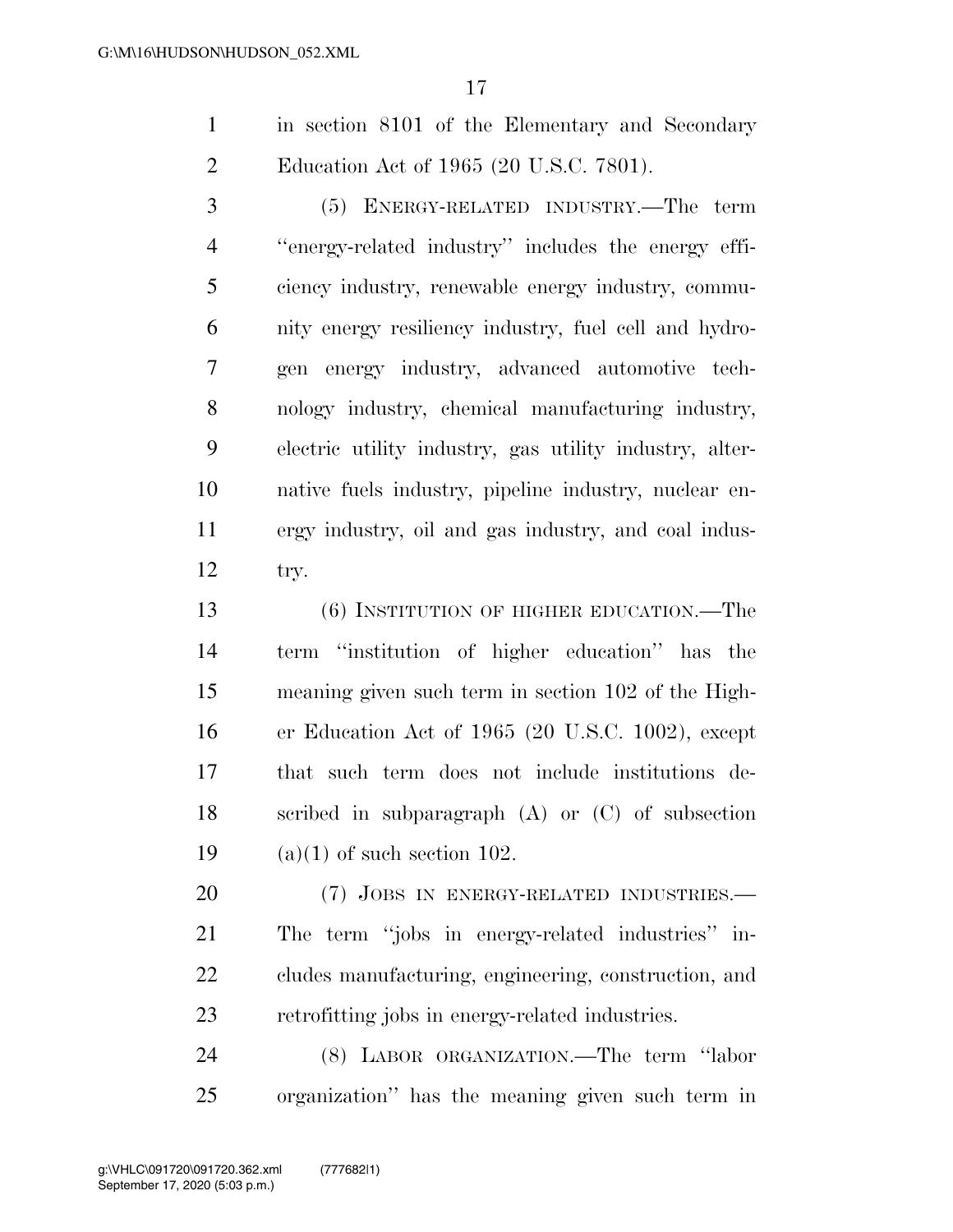| $\mathbf{1}$   | section 2 of the National Labor Relations Act (29)    |
|----------------|-------------------------------------------------------|
| $\overline{2}$ | U.S.C. 152).                                          |
| 3              | (9)<br>LOCAL<br>WORKFORCE<br><b>DEVELOPMENT</b>       |
| $\overline{4}$ | BOARD.—The term "local workforce development"         |
| 5              | board" means a local board, as defined in section 3   |
| 6              | of the Workforce Innovation and Opportunity Act       |
| 7              | $(29 \text{ U.S.C. } 3102).$                          |
| 8              | (10) MINORITY-SERVING INSTITUTION.—The                |
| 9              | term "minority-serving institution" means an insti-   |
| 10             | tution of higher education that is of one of the fol- |
| 11             | lowing:                                               |
| 12             | (A) A Hispanic-serving institution (as de-            |
| 13             | fined in section $502(a)$ of the Higher Education     |
| 14             | Act of 1965 (20 U.S.C. 1101a(a))).                    |
| 15             | (B) A Tribal College or University (as de-            |
| 16             | fined in section $316(b)$ of the Higher Education     |
| 17             | Act of 1965 (20 U.S.C. 1059 $e(b)$ )).                |
| 18             | (C) An Alaska Native-serving institution              |
| 19             | (as defined in section $317(b)$ of the Higher         |
| 20             | Education Act of 1965 (20 U.S.C. 1059d(b))).          |
| 21             | (D) A Native Hawaiian-serving institution             |
| 22             | (as defined in section $317(b)$ of the Higher         |
| 23             | Education Act of 1965 (20 U.S.C. 1059d(b))).          |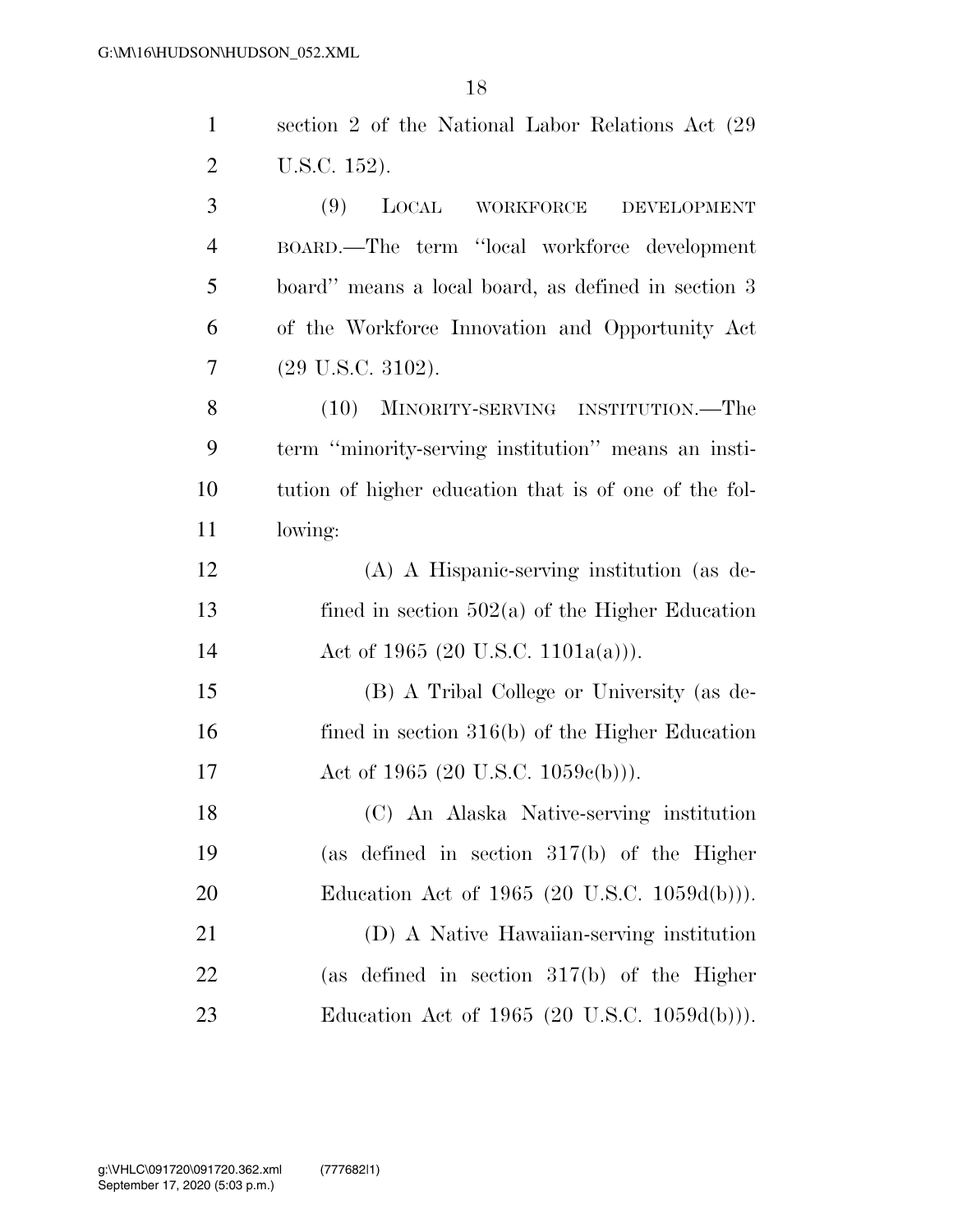| $\mathbf{1}$   | (E) A Predominantly Black Institution (as            |
|----------------|------------------------------------------------------|
| $\overline{2}$ | defined in section $318(b)$ of the Higher Edu-       |
| 3              | cation Act of 1965 (20 U.S.C. $1059e(b)$ )).         |
| $\overline{4}$ | (F) A Native American-serving nontribal              |
| 5              | institution (as defined in section $319(b)$ ) of the |
| 6              | Higher Education Act of 1965 (20 U.S.C.              |
| 7              | $1059f(b))$ .                                        |
| 8              | (G) An Asian American and Native Amer-               |
| 9              | ican Pacific Islander-serving institution (as de-    |
| 10             | fined in section $320(b)$ of the Higher Education    |
| 11             | Act of 1965 (20 U.S.C. 1059g(b))).                   |
| 12             | (H) A part B institution (as defined in              |
| 13             | section 322 of the Higher Education Act of           |
| 14             | 1965 (20 U.S.C. 1061)).                              |
| 15             | (11) PRE-APPRENTICESHIP PROGRAM.—The                 |
| 16             | term "pre-apprenticeship program"—                   |
| 17             | (A) means a program or set of strategies             |
| 18             | that is designed to prepare individuals to enter     |
| 19             | and succeed in an apprenticeship program; and        |
| 20             | (B) includes training and training cur-              |
| 21             | riculum aligned with apprenticeship and indus-       |
| 22             | try standards to teach participants necessary        |
| 23             | industry-related skills and competencies.            |
| 24             | (12) QUALIFIED YOUTH OR CONSERVATION                 |
| 25             | CORPS.—The term "qualified youth or conservation"    |